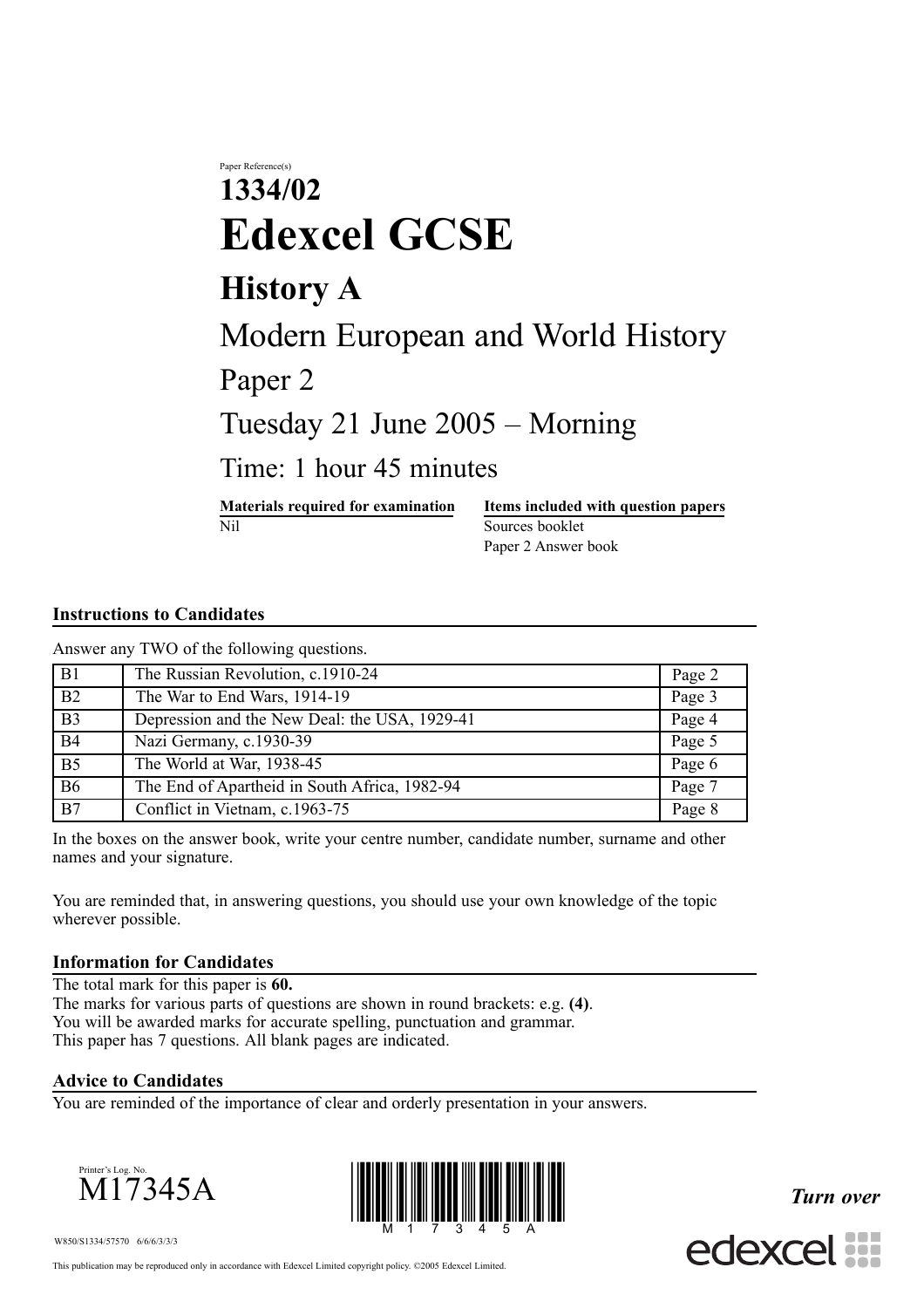#### **B1: The Russian Revolution, c.1910-24**

- **1.** This question is about the Russian Civil War, 1918-21. Look carefully at Sources A to F on pages 2-3 in the Sources booklet and then answer questions (a) to (d) below.
	- (a) Study Source A.

What can you learn from Source A about the military situation of the Bolsheviks during the course of the Russian Civil War?

(b) Study Sources A, B and C.

Does Source C support the evidence of Sources A and B about the military situation of the Bolsheviks during the course of the Civil War? Explain your answer.

**(6)**

**(4)**

(c) Study Sources D and E.

How useful are these two sources as evidence of the activities of the Bolsheviks and the Whites during the Civil War?

**(8)**

(d) Study all the sources.

'The main reason for Bolshevik victory in the Civil War was the poor leadership of the White armies.'

Use the sources, and your own knowledge, to explain whether you agree with this view.

**(12)**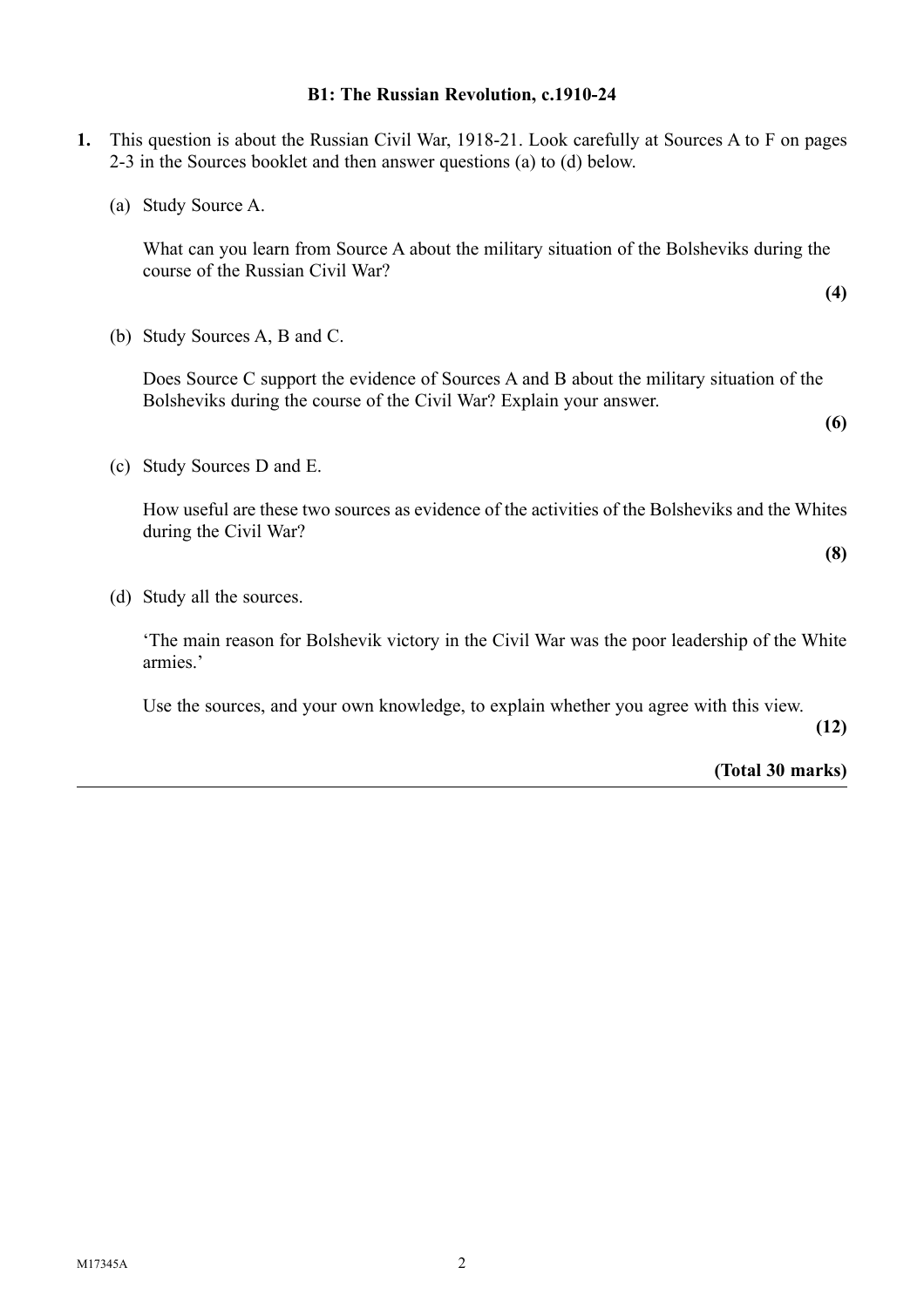### **B2: The War to End Wars, 1914-19**

- **2.** This question is about the US intervention and the defeat of Germany in the First World War. Look carefully at Sources A to F on pages 4-5 in the Sources booklet and then answer questions (a) to (d) below.
	- (a) Study Source A.

What can you learn from Source A about the reasons for US entry into the First World War in 1917?

**(4)**

(b) Study Sources A, B and C.

Does Source C support the evidence of Sources A and B about relations between the USA and Germany in 1917? Explain your answer.

**(6)**

(c) Study Sources D and E.

How useful are these two sources as evidence of Ludendorff's offensives of 1918?

**(8)**

(d) Study all the sources.

'The main reason for the defeat of Germany in 1918 was the intervention of the USA.'

Use the sources, and your own knowledge, to explain whether you agree with this view.

**(12)**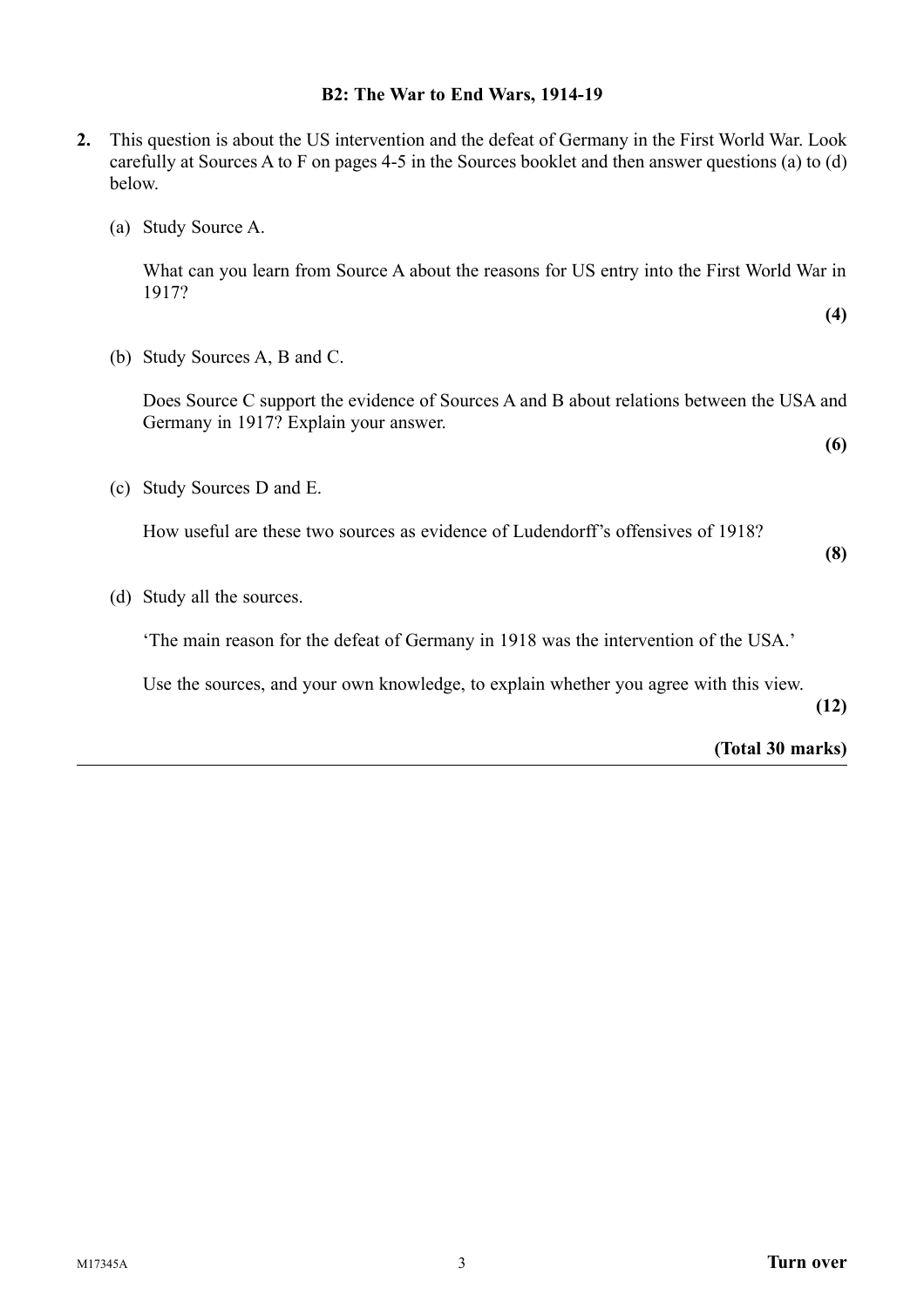### **B3: Depression and the New Deal: the USA, 1929-41**

**3.** This question is about opposition to the New Deal. Look carefully at Sources A to F on pages 6-7 in the Sources booklet and then answer questions (a) to (d) below. (a) Study Source A. What can you learn from Source A about attitudes towards President Roosevelt in 1936? **(4)** (b) Study Sources A, B and C. Does Source C support the evidence of Sources A and B about the popularity of President Roosevelt? Explain your answer. **(6)** (c) Study Sources D and E. How useful are these two sources as evidence of Roosevelt's attempt to change the Supreme Court? **(8)** (d) Study all the sources. 'The greatest opposition to Roosevelt's New Deal policies came from big business.'

**(12)**

**(Total 30 marks)**

Use the sources, and your own knowledge, to explain whether you agree with this view.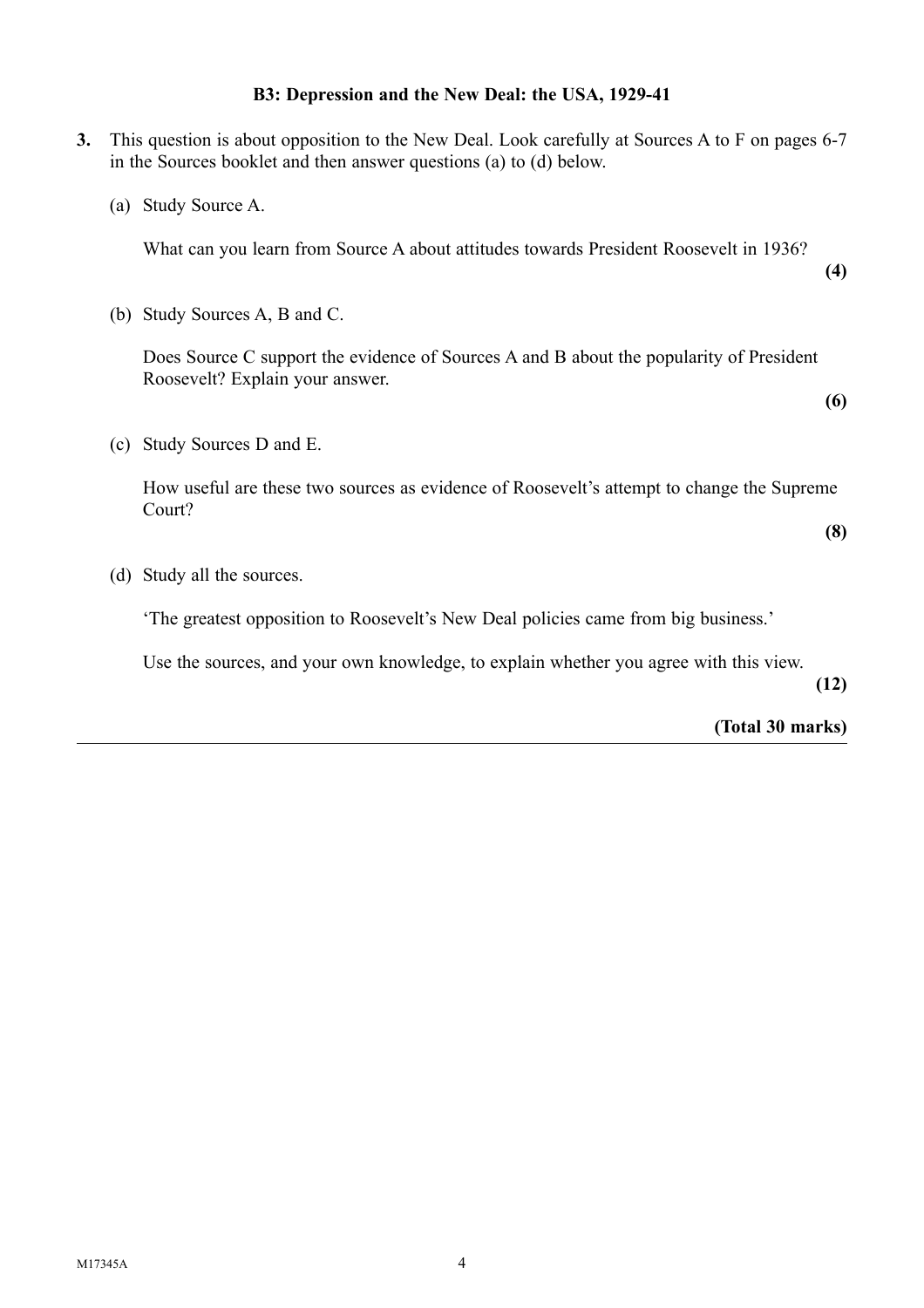### **B4: Nazi Germany, c.1930-39**

- **4.** This question is about the social impact of Nazism inside Germany. Look carefully at Sources A to F on pages 8-9 in the Sources booklet and then answer questions (a) to (d) below.
	- (a) Study Source A.

What can you learn from Source A about Nazi attempts to reduce unemployment in Germany? **(4)**

(b) Study Sources A, B and C.

Does Source C support the evidence of Sources A and B about the reduction of unemployment in Germany? Explain your answer.

(c) Study Sources D and E.

How useful are these two sources as evidence of opportunities for working people in Nazi Germany?

**(8)**

**(6)**

(d) Study all the sources.

'Conditions for German workers improved during the years 1933 to 1939.'

Use the sources, and your own knowledge, to explain whether you agree with this view.

**(12)**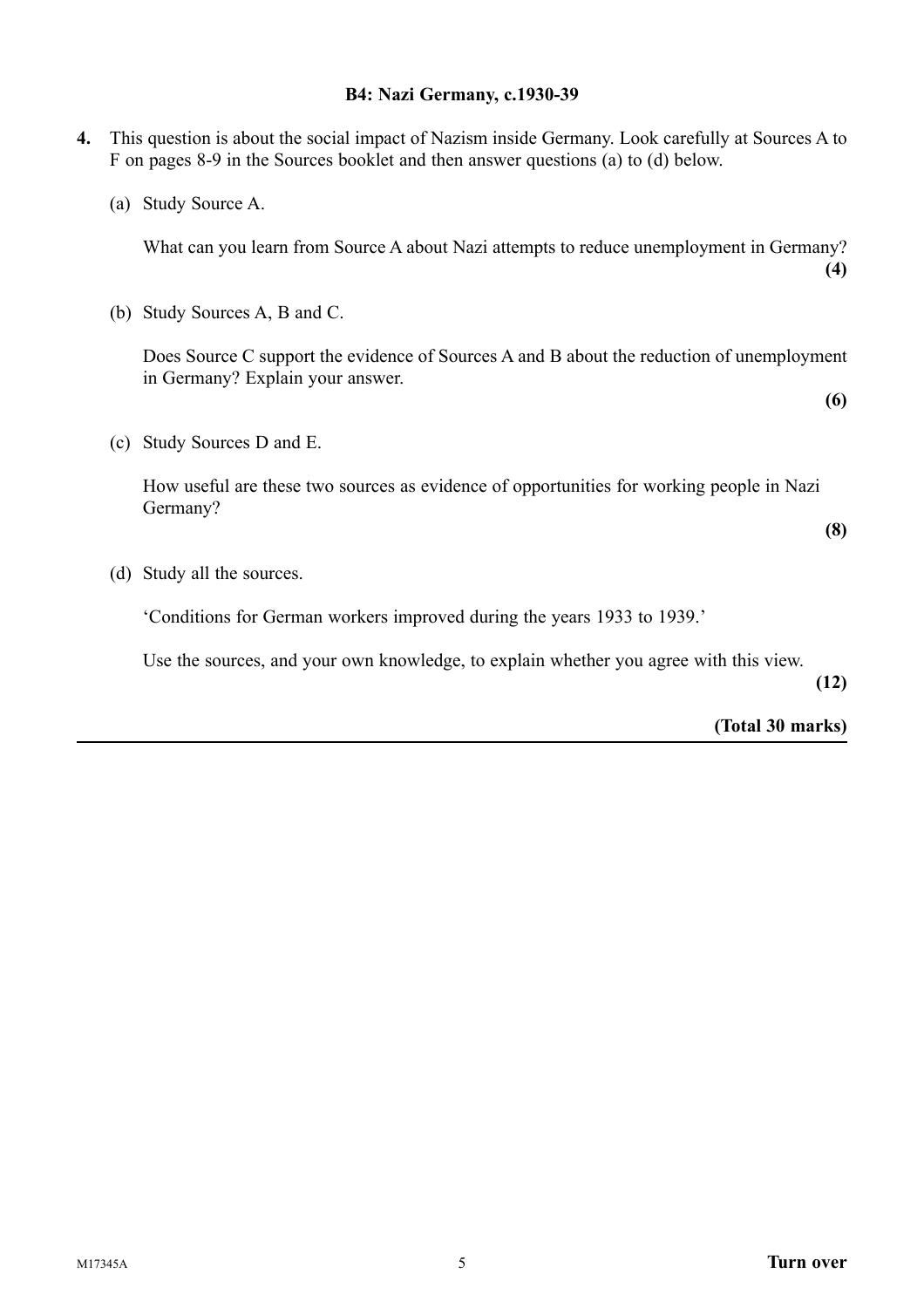# **B5: The World at War, 1938-45**

**5.** This question is about the defeat of Germany. Look carefully at Sources A to F on pages 10-11 in

the Sources booklet and then answer questions (a) to (d) below.

| Study Source A.<br>(a)                                                                                                       |      |
|------------------------------------------------------------------------------------------------------------------------------|------|
| What can you learn from Source A about the D-Day landings on Omaha beach?                                                    | (4)  |
| (b) Study Sources A, B and C.                                                                                                |      |
| Does Source C support the evidence of Sources A and B about what happened during the<br>D-Day landings? Explain your answer. |      |
|                                                                                                                              | (6)  |
| Study Sources D and E.<br>(c)                                                                                                |      |
| How useful are these two sources as evidence of the effects of Allied bombing attacks on<br>German cities?                   |      |
|                                                                                                                              | (8)  |
| Study all the sources.<br>(d)                                                                                                |      |
| The main reason for German defeat in 1945 was the success of the D-Day landings in 1944.                                     |      |
| Use the sources, and your own knowledge, to explain whether you agree with this view.                                        | (12) |
| (Total 30 marks)                                                                                                             |      |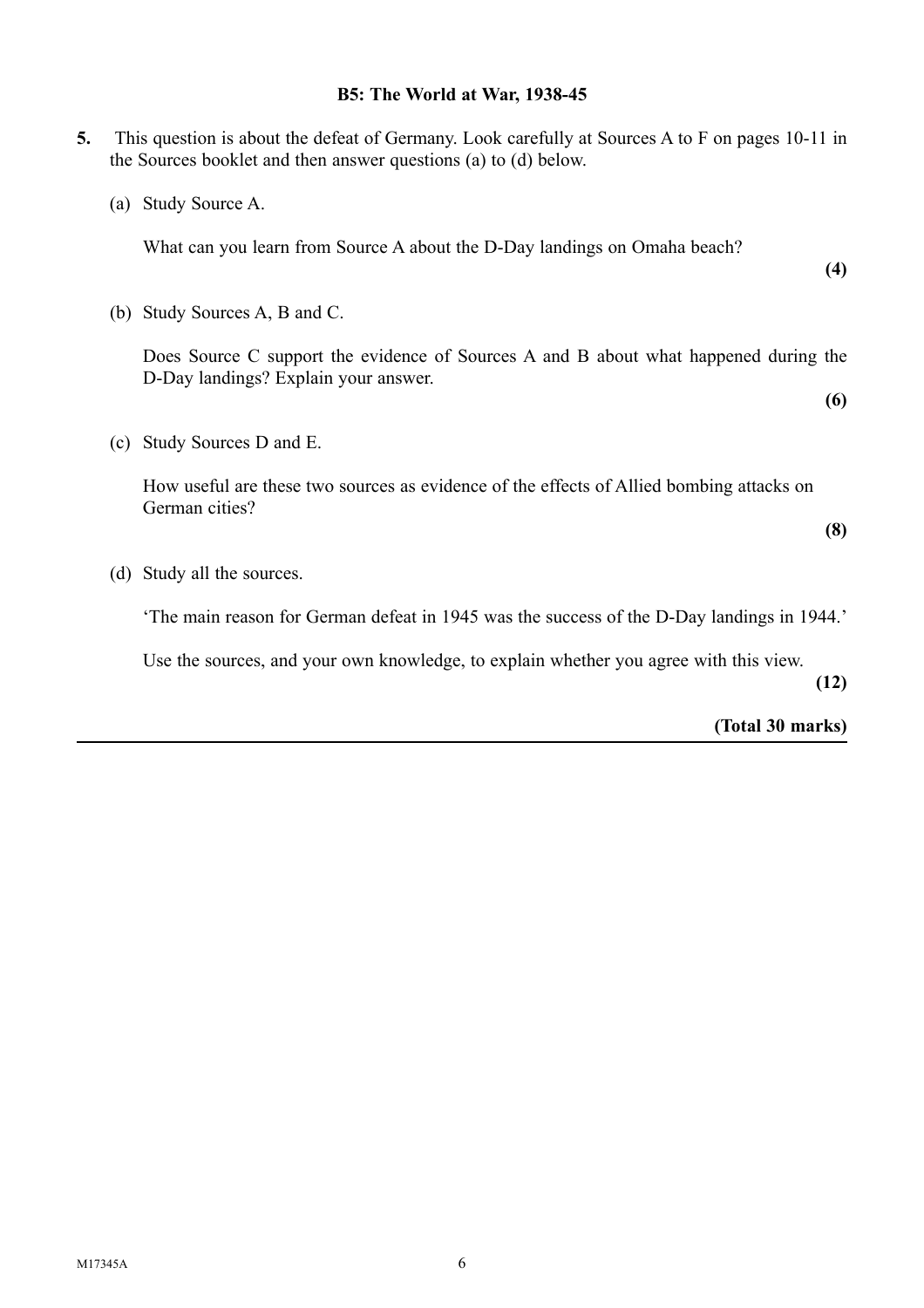## **B6: The End of Apartheid in South Africa, 1982-94**

- **6.** This question is about changes to apartheid in the 1980s. Look carefully at Sources A to F on pages 12-13 in the Sources booklet and then answer questions (a) to (d) below.
	- (a) Study Source A.

What can you learn from Source A about President Botha's plan to reform the political system of South Africa?

(b) Study Sources A, B and C.

Does Source C support the evidence of Sources A and B about the effects of President Botha's attempts to reform the political system in South Africa? Explain your answer.

**(6)**

**(4)**

(c) Study Sources D and E.

How useful are these two sources as evidence of reactions to President Botha's changes to the system of apartheid?

**(8)**

(d) Study all the sources.

'The main opposition to President Botha's changes to the system of apartheid came from black South African citizens.'

Use the sources, and your own knowledge, to explain whether you agree with this view.

**(12)**